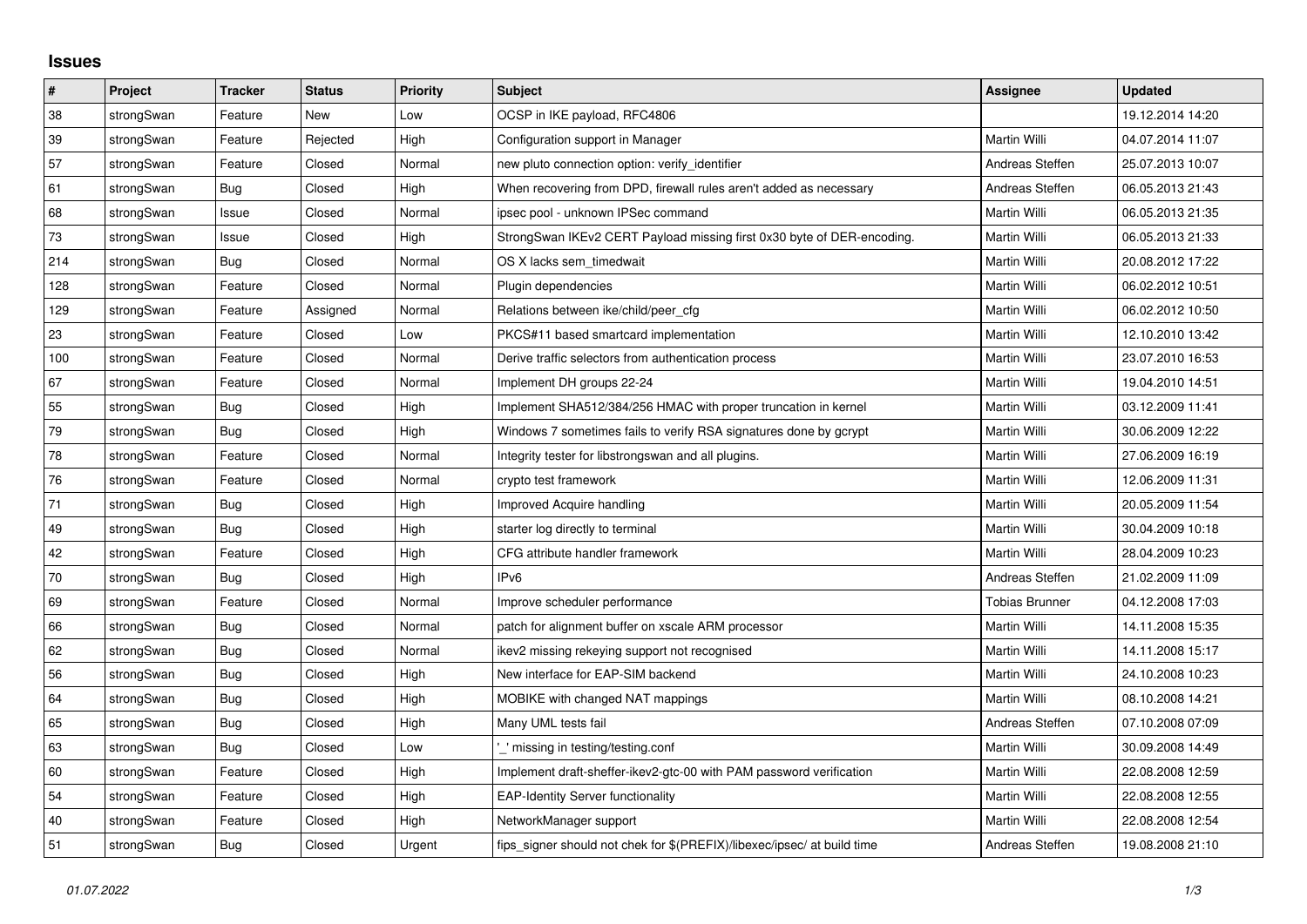| #              | Project    | <b>Tracker</b> | <b>Status</b> | <b>Priority</b> | Subject                                                      | Assignee              | <b>Updated</b>   |
|----------------|------------|----------------|---------------|-----------------|--------------------------------------------------------------|-----------------------|------------------|
| 59             | strongSwan | Feature        | Closed        | High            | Add additinal signal dependent parameter to bus              | Martin Willi          | 29.07.2008 11:04 |
| 58             | strongSwan | <b>Bug</b>     | Closed        | Normal          | Please fix bashism in /src/ipsec/ipsec.in                    | Martin Willi          | 16.07.2008 09:08 |
| 52             | strongSwan | Bug            | Closed        | High            | Migrate ESP sequence number in update_sa                     | <b>Tobias Brunner</b> | 25.06.2008 08:40 |
| 53             | strongSwan | <b>Bug</b>     | Closed        | Normal          | Printf handler for proposal_t                                | Martin Willi          | 12.06.2008 14:23 |
| 46             | strongSwan | Feature        | Closed        | High            | DNS resolving for hosts in ike_cfg                           | Martin Willi          | 09.06.2008 09:34 |
| 25             | strongSwan | Feature        | Closed        | High            | alternative crypto implementation                            | Martin Willi          | 31.05.2008 09:49 |
| 50             | strongSwan | <b>Bug</b>     | Closed        | High            | plutostderrlog option missing                                | <b>Martin Willi</b>   | 11.05.2008 10:10 |
| 37             | strongSwan | Feature        | Closed        | High            | Hash and URL support for IKEv2                               | <b>Tobias Brunner</b> | 18.04.2008 13:38 |
| 48             | strongSwan | Feature        | Closed        | High            | Parallel trustchain verification                             | Martin Willi          | 16.04.2008 11:33 |
| 47             | strongSwan | Feature        | Closed        | High            | <b>RNG API</b>                                               | Martin Willi          | 16.04.2008 11:27 |
| 41             | strongSwan | Feature        | Closed        | High            | CFG attribute provider framework                             | Martin Willi          | 16.04.2008 11:24 |
| 44             | strongSwan | Bug            | Closed        | Normal          | multiple copies of ca certificate in cache                   |                       | 07.04.2008 10:51 |
| 43             | strongSwan | Bug            | Closed        | High            | missing certificate_identity in SQL database causes segfault | Martin Willi          | 07.04.2008 10:08 |
| 45             | strongSwan | Bug            | Closed        | High            | Failure to open SQLite database crashes charon               | Martin Willi          | 07.04.2008 09:16 |
| 36             | strongSwan | <b>Bug</b>     | Closed        | High            | strongswan-4.2.0 does not compile with uclibc                | Martin Willi          | 04.04.2008 13:51 |
| $\overline{7}$ | strongSwan | Feature        | Closed        | High            | Relational database configurations/credentials               | Martin Willi          | 02.04.2008 16:30 |
| 30             | strongSwan | Feature        | Closed        | High            | Certificate caching                                          | Martin Willi          | 02.04.2008 14:50 |
| 35             | strongSwan | Bug            | Closed        | High            | ikev2/ocsp-no-signer-cert scenario segfaults                 | Martin Willi          | 02.04.2008 09:45 |
| 34             | strongSwan | <b>Bug</b>     | Closed        | High            | ikev2/multi-level-ca-loop segfaults                          | Martin Willi          | 31.03.2008 09:19 |
| 26             | strongSwan | <b>Bug</b>     | Closed        | High            | Port all tools to new crypto/credential APIs                 | Martin Willi          | 21.03.2008 18:04 |
| 33             | strongSwan | Bug            | Closed        | High            | ikev2/crl-revoked scenario broken                            | Martin Willi          | 19.03.2008 19:02 |
| 31             | strongSwan | <b>Bug</b>     | Closed        | High            | ikev2/rw-eap-aka-rsa scenario fails                          | Martin Willi          | 19.03.2008 15:25 |
| 32             | strongSwan | Bug            | Closed        | High            | ikev2/rw-no-idr scenario fails                               | Martin Willi          | 19.03.2008 11:13 |
| 22             | strongSwan | Feature        | Closed        | High            | OCSP support                                                 | Martin Willi          | 10.03.2008 18:41 |
| 21             | strongSwan | Feature        | Closed        | High            | CRL support                                                  | Martin Willi          | 10.03.2008 18:40 |
| 24             | strongSwan | Feature        | Closed        | High            | Update doxygen documentation                                 | Martin Willi          | 22.02.2008 16:07 |
| 28             | strongSwan | <b>Bug</b>     | Closed        | Low             | 'make install' fails if 'sysconfdir' does not exist.         | Andreas Steffen       | 22.02.2008 15:54 |
| 29             | strongSwan | <b>Bug</b>     | Closed        | Low             | 'make install' fails if 'sysconfdir' does not exist.         | Andreas Steffen       | 22.02.2008 15:53 |
| 27             | strongSwan | Feature        | Closed        | High            | Create a database API                                        | Martin Willi          | 19.02.2008 15:16 |
| 20             | strongSwan | Feature        | Closed        | High            | Pluggable fetcher plugins                                    | Martin Willi          | 18.02.2008 09:58 |
| 16             | strongSwan | Feature        | Closed        | High            | Generic plugin architecture                                  | Martin Willi          | 15.02.2008 09:37 |
| 13             | strongSwan | Feature        | Closed        | High            | Implement a modular credential framework                     | Martin Willi          | 15.02.2008 09:36 |
| $17$           | strongSwan | Feature        | Closed        | High            | Pluggable crypto modules                                     | Martin Willi          | 15.02.2008 09:36 |